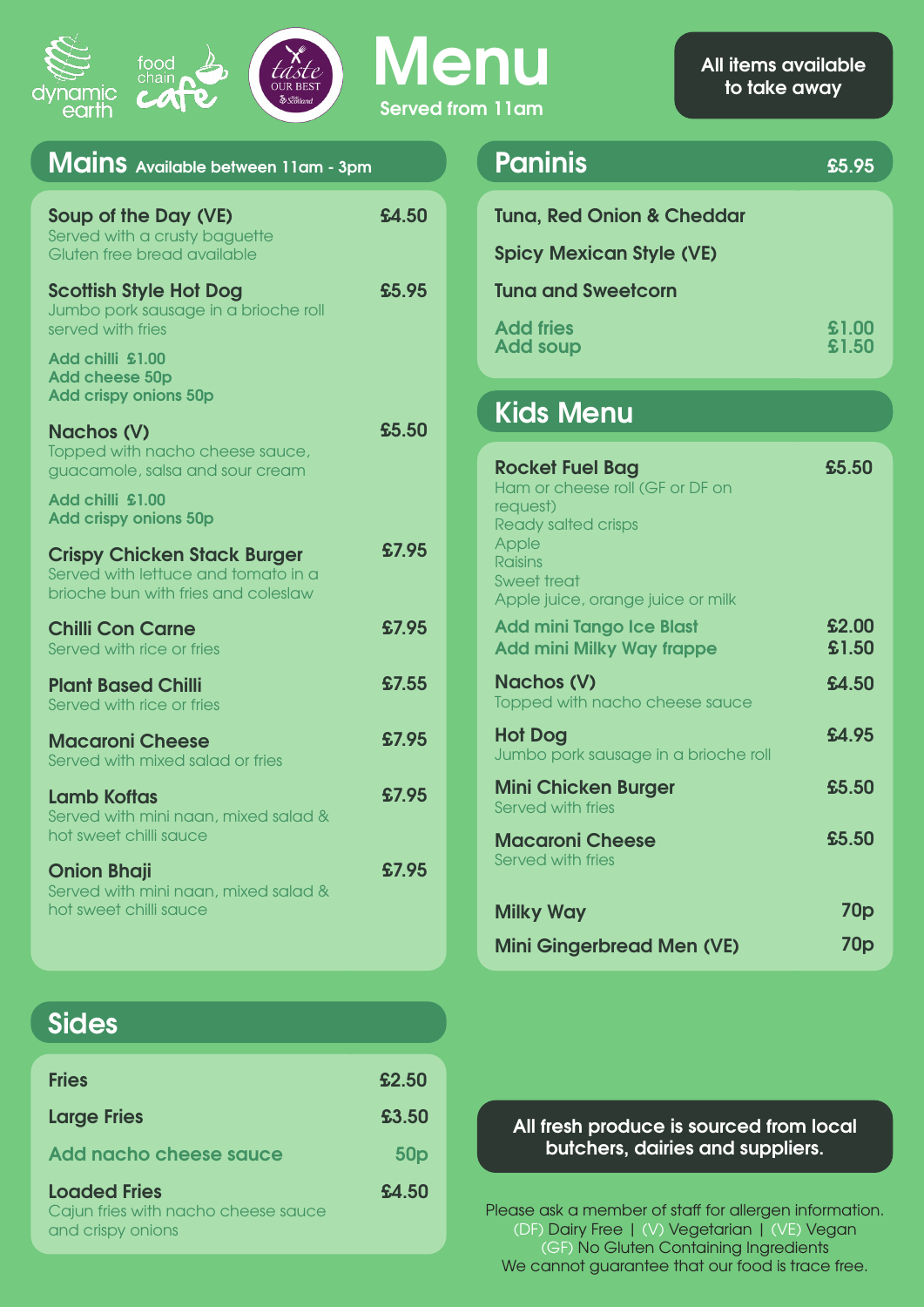#### **Hot Drinks**

|                                                                                 | <b>Small</b> | Reg   |
|---------------------------------------------------------------------------------|--------------|-------|
| <b>Espresso</b>                                                                 | £1.70        | £2.20 |
| <b>Macchiato</b>                                                                | £1.95        | £2.30 |
| Americano                                                                       | £2.00        | £2.40 |
| <b>Chai Latte</b>                                                               | £2.50        | £2.95 |
| Latte                                                                           | £2.50        | £2.95 |
| <b>Cappuccino</b>                                                               | £2.50        | £2.95 |
| <b>Flat White</b>                                                               | £2.90        |       |
| <b>Mocha</b>                                                                    | £2.65        | £3.00 |
| <b>Raspberry Mocha</b>                                                          | £3.15        | £3.50 |
| <b>Salted Caramel Latte</b><br>Available as an iced option                      | £3.00        | £3.45 |
| <b>Vanilla Nut Latte</b>                                                        | £3.00        | £3.45 |
| <b>Iced Marshmallow Latte</b>                                                   | £3.00        | £3.45 |
| <b>Affogato</b><br>Single espresso, served over<br>Madagascan vanilla ice cream |              | £3.50 |
| <b>Hot Chocolate</b>                                                            |              | £3.00 |
| <b>Dynamic Deluxe</b>                                                           |              | £3.50 |
| <b>Honeycomb Hot Chocolate</b>                                                  |              | £3.95 |
| <b>Breakfast Tea</b>                                                            |              | £2.10 |
| <b>Earl Grey</b>                                                                |              | £2.20 |
| <b>Mint Tea</b>                                                                 |              | £2.20 |
| <b>Green Tea</b>                                                                |              | £2.20 |
| <b>Apple and Cinnamon</b>                                                       |              | £2.20 |
| No service and construction of the service of                                   |              |       |

**Please ask your server for our large selection of fruit and herbal teas**

#### **Edible Straw 50p**

## **Specialty Drinks**

|                                                                                                                                   | Reg             | Large |
|-----------------------------------------------------------------------------------------------------------------------------------|-----------------|-------|
| <b>Ice Teas</b><br><b>Peach and Passion Fruit</b><br><b>Apple and Raspberry</b><br><b>Citrus Punch</b><br><b>Coconut and Lime</b> | £2.50 £3.00     |       |
| <b>Tango Ice Blasts</b><br><b>Blue Raspberry</b><br><b>Kiwi and Strawberry</b><br>Cherry                                          | £3.00 £4.50     |       |
| <b>Mango, Apple and<br/>Coconut Cooler</b>                                                                                        | £2.50           |       |
| <b>Frappes</b><br><b>Mango and Passion Fruit</b><br>Tiramisu<br><b>Mint Chocolate</b>                                             | £2.50 £3.95     |       |
| <b>Add espresso</b>                                                                                                               | 50 <sub>p</sub> |       |
| <b>Smoothies</b><br><b>Winter Berries</b><br>Peach and Mango                                                                      | £2.50 £3.50     |       |
| <b>Shakes</b><br><b>Peach and Salted Caramel</b><br>Summer Fruits & White Chocolate                                               | £2.50 £3.50     |       |
| <b>Add Vanilla Protein</b>                                                                                                        | £1.00           |       |

## **Cans and Bottles**

| <b>Still or Sparkling Water</b>                                                               | \$1.60 |
|-----------------------------------------------------------------------------------------------|--------|
| <b>Appletiser</b>                                                                             | \$1.60 |
| Cans<br>Coke / Diet Coke<br>Irn Bru / Diet Irn Bru<br>Fanta Orange / Fanta Zero / Fanta Lemon | £1.60  |

## **Ice Cream**

| Carte D'Or | Tub   |
|------------|-------|
| 1 scoop    | £2.50 |
| 2 scoops   | £4.00 |
| 3 scoops   | £5.00 |

**Please ask your server for our flavours**

| <b>Toppings</b><br>Sprinkles, Fudge Pieces,<br>Chocolate Sauce, Raspberry Sauce | 25p each |
|---------------------------------------------------------------------------------|----------|
| <b>Ben and Jerry's Vegan</b><br>Ice Cream - Chocolate Fudge<br><b>Brownie</b>   | £3.00    |